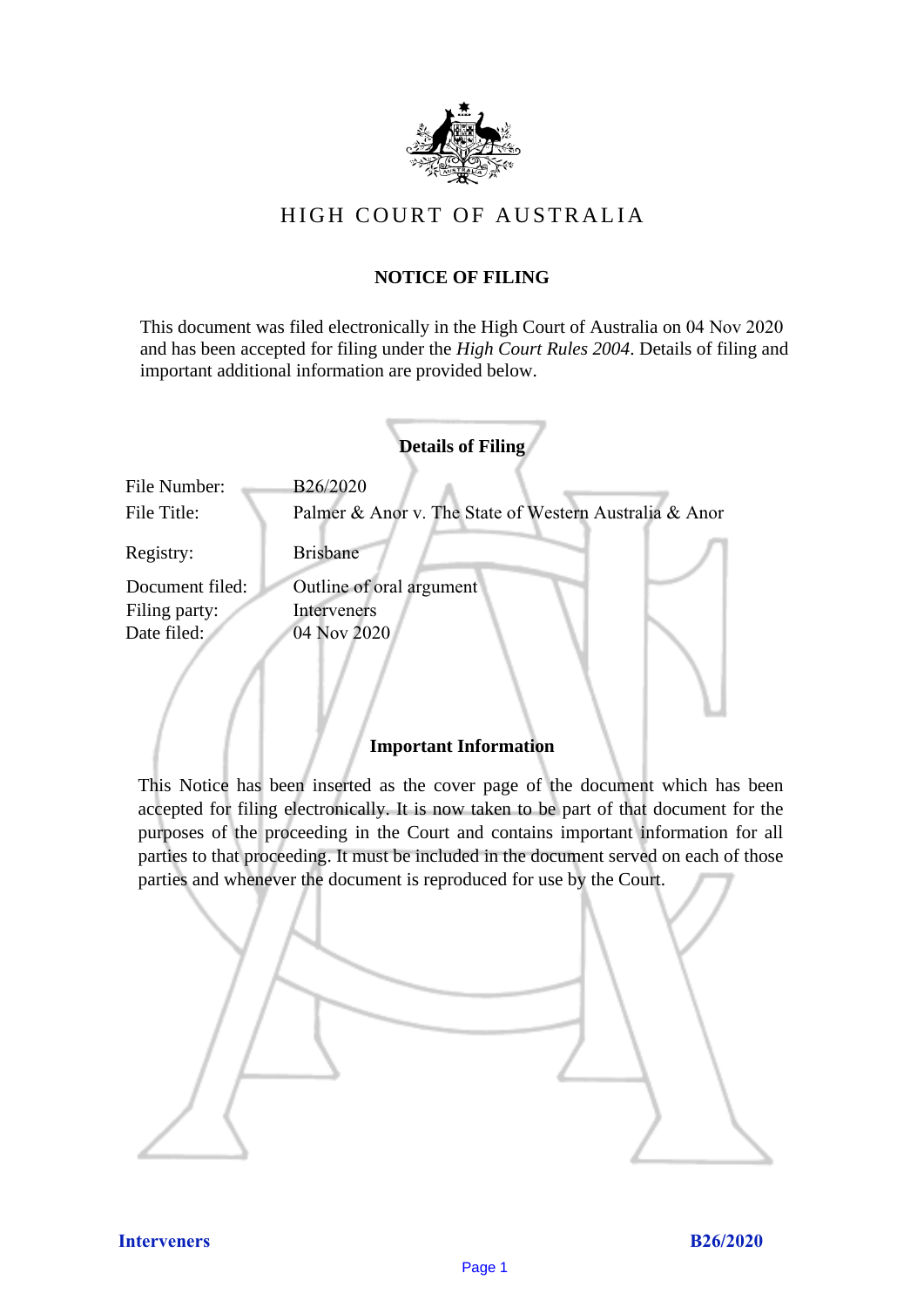#### IN THE HIGH COURT OF AUSTRALIA BRISBANE REGISTRY No. B26 of 2020

BETWEEN:

CLIVE FREDERICK PALMER First Plaintiff

MINERALOGY PTY LTD (ABN 65 010 582 680) Second Plaintiff

and

THE STATE OF WESTERN AUSTRALIA First Defendant

> CHRISTOPHER JOHN DAWSON Second Defendant

### OUTLINE OF ORAL SUBMISSIONS TO BE MADE BY THE ATTORNEY-GENERAL OF TASMANIA INTERVENING

#### Part <sup>1</sup> - Certification

1. The Attorney-General for the State of Tasmania (Intervening) certifies that this submission is suitable for publication on the internet.

#### Part 2 - Argument

- 2. Tasmania respectfully adopts the written submissions of Victoria at [18]-[25] and [46] to [53].
- 3. Subject to addressing the two issues which follow, Tasmania relies on its written submissions.
- IN THE HIGH COURT OF AUSTRALIA<br>
BRISBANE REGISTRY<br>
BETWEEN:<br>
BETWEEN:<br>
BETWEEN:<br>
SUINGRALIAOCHY PTY LTD (ABN 67 910 882 680)<br>
SETWEEN:<br>

WINGRALIAOCHY PTY LTD (ABN 67 910 882 680)<br>
Second Patientin<br>
THE STATE OF WESTURN A 4. First, contrary to the plaintiffs' suggestion [PR 8] that a more stringent test is required in <sup>a</sup> freedom of intercourse case under <sup>s</sup> 92 than in <sup>a</sup> case about the implied freedom of political communication, it is submitted that the correct constitutional question identified

Filed and served on behalf of the Attorney-General for the State of Tasmania (intervening)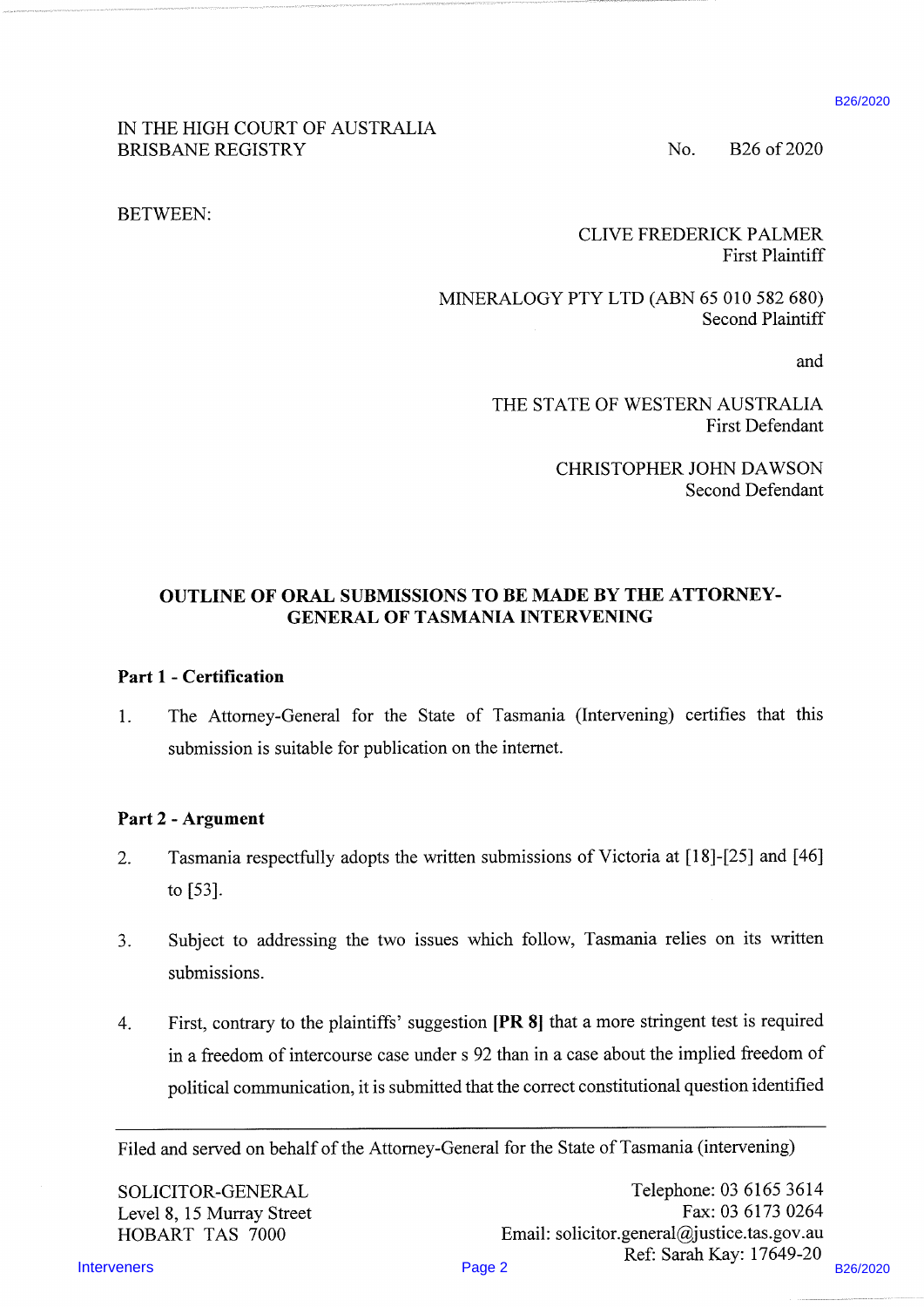at [Tas 30(b)] is no more or less 'stringent' than the constitutional question of what is 'reasonably required' or 'reasonably necessary' to meet the purpose of the impugned law. However, the constitutional tests for <sup>s</sup> 92 and the implied freedom are different and proceed from different foundations.

 $\overline{2}$ 

- In a freedom of intercourse case, the test remains one that requires an analysis ofwhether the law is justified, or proportionate. No matter which method of analysis is adopted for that test, the constitutional question and therefore the result will be the same.
- Secondly, the underlying premise of the plaintiffs' argument [PR 14] is that the test of reasonable necessity demands that there are no less restrictive means of achieving the purpose of the impugned law. The argument is that because less restrictive means are adopted in other jurisdictions, the WA directions must fail.
- The argument is flawed because:
	- (a) it assumes that the WA Directions amount to a prohibition and that 'reasonable regulation' will always be a less restrictive means  $[PR 15(a)];$
	- (b) it fails to identify whether the means adopted in other jurisdictions achieve the same purpose as the WA directions and to the same degree; cf McCloy v New South Wales (2015) 257 CLR 178, 210 [57], [81].
	- (c) it fails to take into account the geographical, social and other economic circumstances that apply to Western Australia (as opposed to other jurisdictions) and permit its legislature to choose, within the domain of selections, the means. McCloy, [82].
- nt [Tas A0(b)] is no more or less "stringent" than the constitutional quoties of what is<br>
"seasonably required for "reasonably reasonary is meet the perpese of the irrepeated<br>
hav. However, the constitutional best for si As to 7 (a), the plaintiffs' reply elides the distinction between the purpose of law and the means adopted to achieve it (which may amount to prohibition in some circumstances). '...[A] law which has the effect of preventing or impeding the crossing of the border will be held invalid *if the circumstances are such* as to show that that is its only or chief purpose.' Nationwide News Pty Ltd v Wills (1992) 177 CLR 1, 57-58 (Brennan J) [Tas 38].
	- As to 7(b) and (c), the question of whether there are less restrictive means goes to the characterisation of the law and does not provide a complete answer to invalidity: Betfair